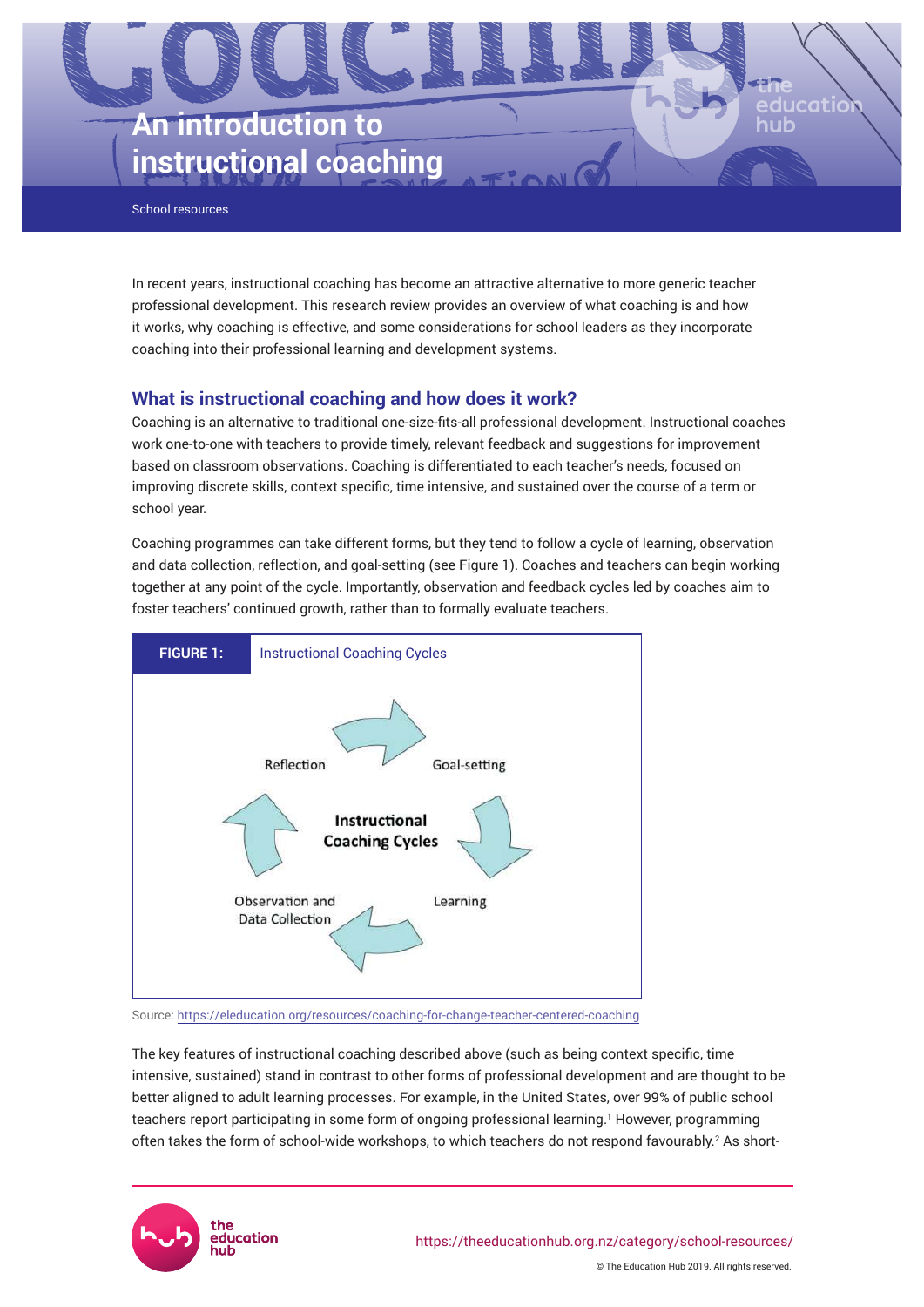term, generalised training, these workshops rarely improve the classroom practices with which teachers need support and which benefit students in turn.<sup>3</sup>

In New Zealand, leading experts and the Ministry of Education have also recognised a need to overhaul teacher professional development. Instead of allowing teachers and schools to engage in activities that are very broad in scope, development offerings are now guided by a model where engaged parties must continually assess whether professional learning activities directly align with their individual needs and those of their students.<sup>4</sup> Rigorous, often experimental research shows that, not only is instructional coaching more effective than alternative forms of professional development<sup>5</sup>, it is also one of the most effective of all educational interventions. Only high-dosage tutoring for students achieves larger effects.<sup>6</sup> Notably, the logic underlying tutoring and coaching is similar: provide targeted feedback to support individuals' needs.

# **Why is coaching effective?**

Teaching is a complex craft, and teachers are simultaneously curriculum developers, content experts, pedagogues, social workers, psychologists, mentors and motivators. Rarely is the same person equally adept at each of these roles. Coaching is likely to be effective because it is purposefully differentiated. Much like effective teaching to students, effective coaching purposefully targets each individual teacher's needs. Coaching is also flexible. As teachers identify new areas of concern, coaches can provide feedback addressing those areas. Unlike traditional one-size-fits-all professional development, coaching can specifically build individual teachers' capacity for using discrete instructional practices that teachers themselves, coaches, or school leaders have identified as priorities.

There may be other components or mechanisms driving the efficacy of coaching as a development tool (such as intensity or dosage). However, theory and empirical evidence suggest that the differentiated nature of instructional coaching is particularly important, and so also leads to several critical lessons and considerations for school leaders.

# **Considerations for school leaders**

While the evidence on the effectiveness of instructional coaching is convincing, effective adoption and implementation of coaching cycles is not necessarily a linear path. This is particularly relevant as coaching programmes are taken to scale across whole schools. As such, school leaders should consider at least four key points:

**• Consideration #1: Differentiation versus prescription.** At its core, instructional coaching requires one-on-one work between a coach and a teacher, aimed at improving the individual needs of that teacher. However, coaching must also fit within broader instructional improvement efforts, which often are driven by school leaders. How can coaching, on one hand, be fully embedded within that top-down system and, on the other hand, maintain its differentiated focus? While school leaders may want to partially structure priority areas, evidence suggests that overriding the individual needs of teachers may lead to less effective programming.

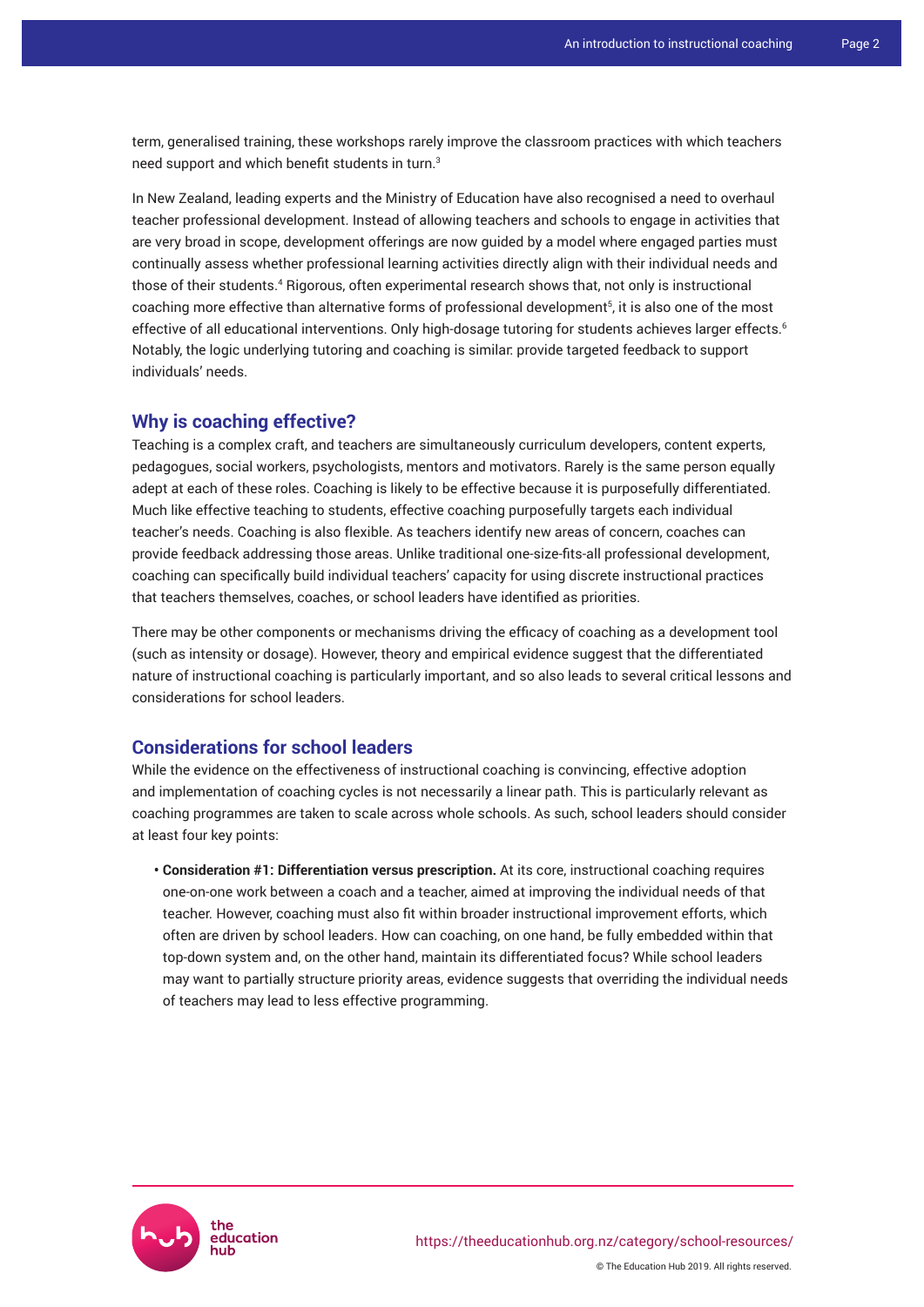### **New Orleans — A cautionary tale**

Created in 2003, the Recovery School District in Louisiana was tasked with turning around the lowest performing schools in the state. In back-to-back school years (2011-12 and 2012-13), District schools offered two cohorts of volunteer teachers instructional coaching. An experimental evaluation found that the first cohort of teachers who received coaching were more effective than teachers in the control group across a range of observable measures of teacher practice. Using the same measures, the second cohort did not experience any change in effectiveness.7

What changed between cohort one and cohort two? First, the teacher-to-coach ratio was much smaller for cohort 1 than for cohort 2. Second, cohort 1 teachers received more face time with their coaches than did cohort 2 (four versus three weeks). Third, there was turnover of coaches across cohorts. Fourth, for cohort 2, programme leaders placed a much greater emphasis on coaching related to behavior management, in line with school and district priorities and beliefs about where teachers should focus their attention. However, more time coaching for behaviour management was associated with a decline in this area of practice. Comparatively, in cohort 1, coaches had more freedom to focus on areas of practice (such as instructional content, student engagement) that they saw as a particular need for that teacher.

How, then, can leaders strike that balance between differentiation and system-wide priorities? School leaders may offer a menu of priority areas for coaches and teachers to work on. School leaders may also require coaches to align their work with instructional domains found within the school system's observation instruments or the system's curriculum. By doing this, leaders can still structure the coaching without being too prescriptive.

Similarly, school leaders will need to consider where and when coaching is the appropriate tool for improving a given area of practice. The research literature provides strong evidence that coaching focused on early literacy and teacher-student relationships generates large improvements in teacher practice and student outcomes. If these areas of practice are a priority area for a school or system, then coaching likely will be a useful tool to achieve that goal. However, the evidence base is not as strong for other instructional domains, including mathematics<sup>7</sup>, which may also be a priority area. One reason for this may be that coaching is best set up to change teacher behaviours, whereas effective mathematics teaching often relies on precise, error-free delivery of content. Building strong content knowledge may be facilitated by curriculum-aligned coaching, but may also require other development efforts. Striking a balance between differentiation and prescription, bottom-up versus top-down implementation will be a challenge that school leaders will need to navigate individually.

- **Consideration #2: Finding the right coach.** To scale up coaching programmes, schools need to consider how to find the right coach. There is some initial evidence that coaches themselves are a critical resource, if not the primary resource driving coaching efficacy<sup>8</sup>, which makes sense given the individualised nature of one-on-one coaching. In other words, coaches are the intervention. This means that leaders will need to be very thoughtful about how they recruit, train, and retain coaches. While the empirical evidence from the instructional coaching literature does not provide definitive guidance around the key characteristics of effective coaches, theory and some descriptive evidence suggest that effective coaches:
- Have strong pedagogical knowledge and skills
- Foster interpersonal relationships with teachers



© The Education Hub 2019. All rights reserved.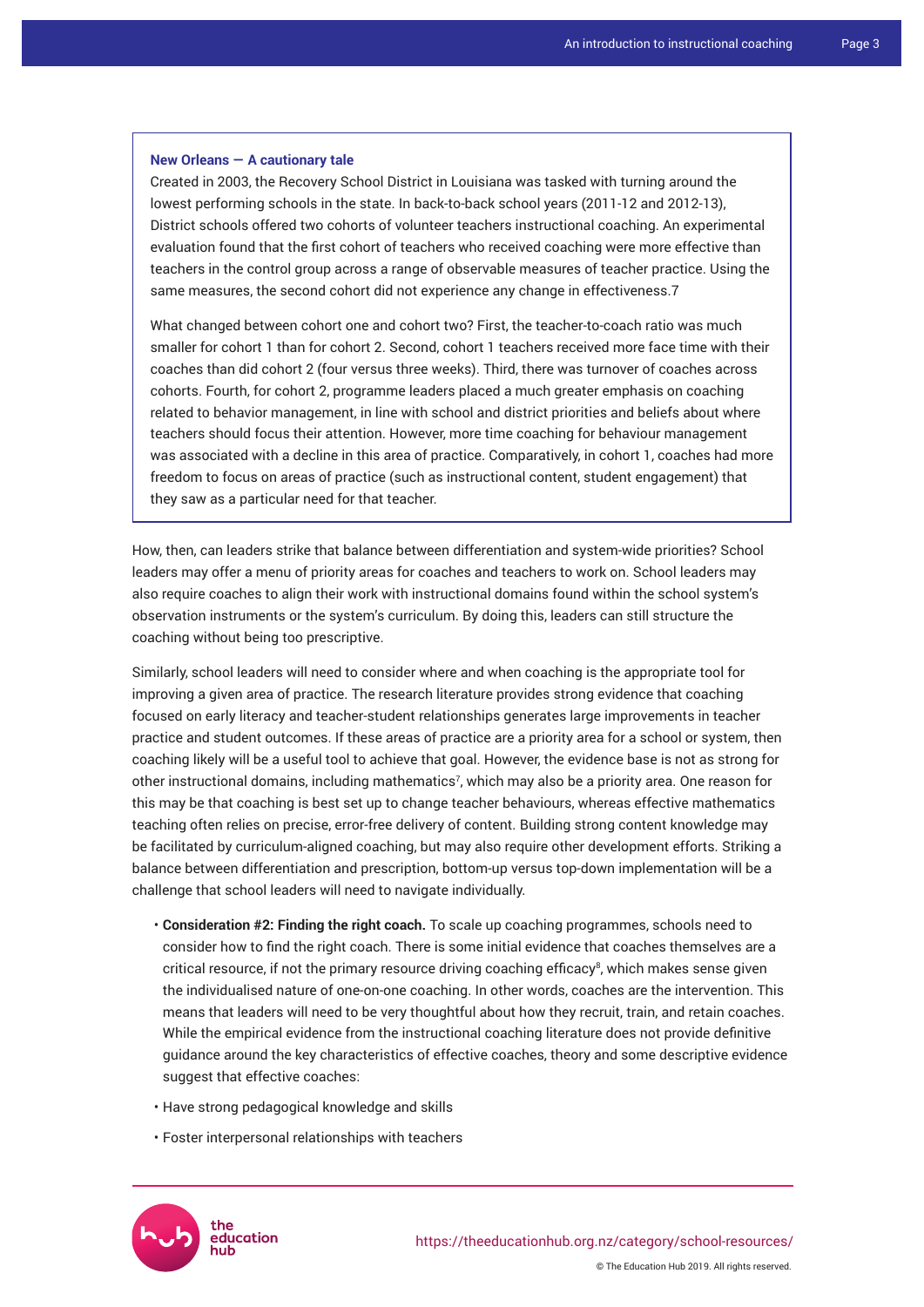• Use specific tools/strategies with teachers, such as debriefing walk-throughs, providing opportunities to practise specific teaching skills, lesson plan analysis, and so on<sup>9</sup>

The literature on corporate (rather than instructional) coaches, provides additional insight,<sup>10</sup> pointing to the benefit of coaches who:

- Focus on goal setting
- Ensure confidentiality and are honest
- Have prior experience with coaching
- Have the 'right fit' in terms of personality and values with the coachee
- Are empathetic to the coachee's concerns
- Are organised and communicate clearly
- Are self-confident

Knowing which traits effective coaches should possess is one thing. Finding (or training) individuals with these skills is another. Leaders will need to develop screening and hiring tools aligned to these characteristics.

The need to build a large corps of skilled coaches also raises the question of where to recruit these individuals, and whether recruiting coaches from current classroom positions may be beneficial or detrimental. Effective coaches may or may not be the same individuals who are highly effective with students. It is likely that there is overlap here. However, the needs of adult learners are different from those of students<sup>11</sup>, and so the dispositions and teaching strategies that are most beneficial for coaches to employ may or may not be the same as those that teachers employ with students.

If the overlap between effective teachers and effective coaching is large, then leaders will be faced with another tradeoff: between the benefits that come from keeping a highly effective teacher in a classroom versus using that teacher as a coach to diffuse their effectiveness across a number of classrooms. Descriptive evidence suggests the benefits of the diffusion approach, though more direct evidence on this topic is necessary. There may also be ways to ensure that coaches retain at least part of their oneon-one work with students. Video-based technology and remote coaching also could facilitate dual roles as coach and teacher, with observation of classes during off-teaching times (more on this below).

• **Consideration #3: Cost.** A third consideration is that coaching is costly. Whereas traditional, workshop-based professional development relies on economies of scale, one-on-one coaching does not, but to water down the one-on-one component would be to lose the benefits of coaching altogether.

#### **The cost of professional development**

In 2017, New Zealand spent around \$NZ 74.6 million13 on largely ineffective professional development for almost 51,000 full-time equivalent teachers, which works out to a little more than \$NZ 1,400 per teacher (source: [Teacher Numbers](https://www.educationcounts.govt.nz/statistics/schooling/workforce/teacher-workforce)).

While there isn't reliable data on the cost of coaching, assuming a coach qualifies as a G4 (master's degree or equivalent), their annual salary in 2017 was approximately \$NZ 53,2000. Assuming each coach works with 10 teachers at a time, the cost per teacher is around \$NZ 5,300. Annually, New Zealand could provide high-quality coaching for almost a third (around 16,000) of its teachers. Every three years, then, every teacher could participate in targeted, effective professional growth.

Source: [4.1 Salary Scales | Education in New Zealand](https://education.govt.nz/school/people-and-employment/employment-agreements/collective-agreements/secondary-teachers-collective-agreement/part-four-remuneration/4-1-salary-scales/)

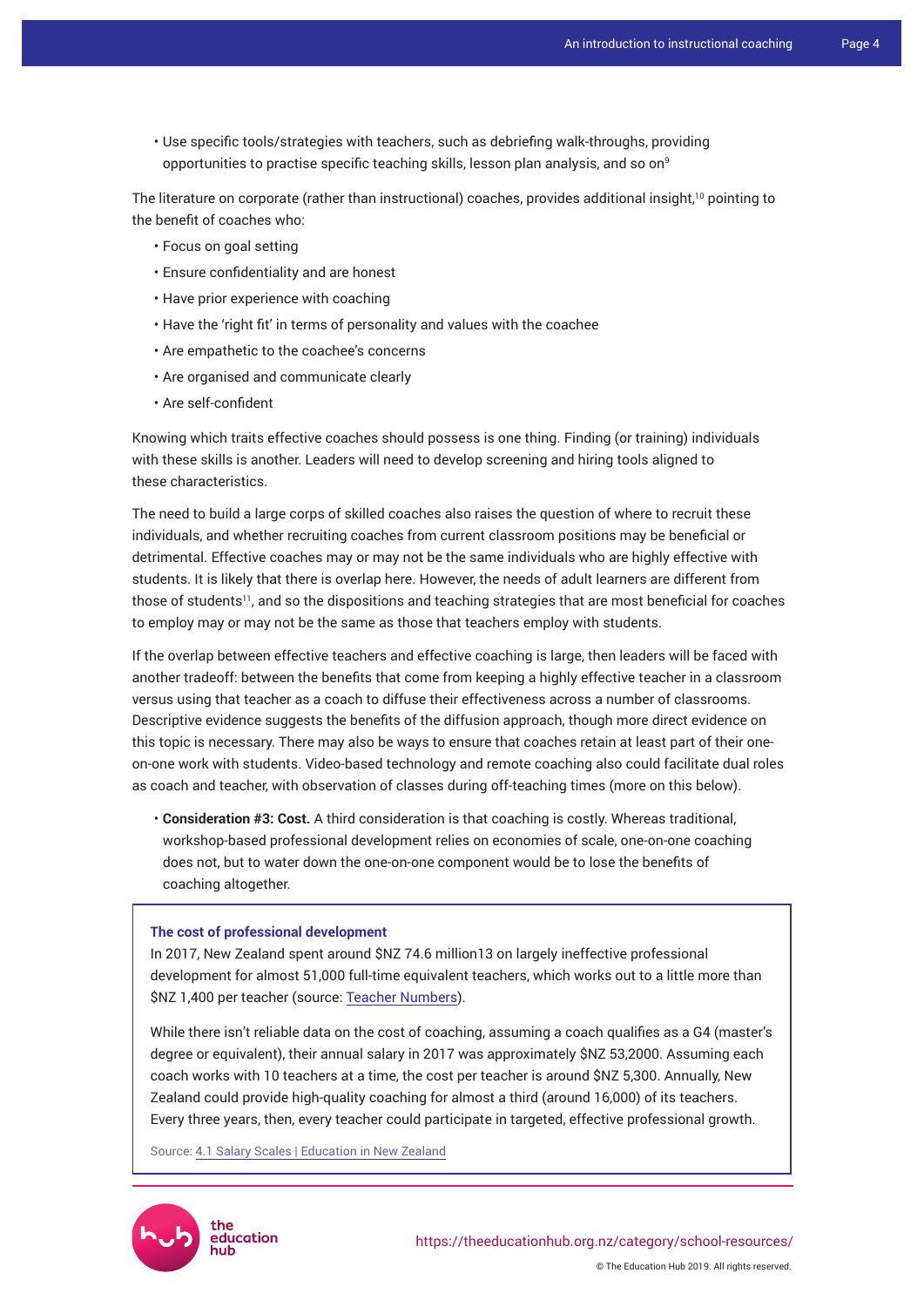The costs of coaching programmes are driven primarily by the salaries of coaches themselves. Thus, schools that are looking to make coaching a scaled and sustainable endeavour need to consider other ways to ensure that the high cost of coaching fits within budget constraints. There are at least three possible avenues for doing so:

First, as school systems move toward a coaching model, they should develop criteria to identify which teachers need coaching and which may not (or not as much). It is impractical and likely unnecessary for all teachers to receive coaching. Identifying which teachers require coaching (and when) could be one approach to lower costs. Two potential sources of data could help make these decisions. Leaders could use diagnostic observations, which may provide the best look at who needs coaching and instructional support. A benefit of diagnostic observations is that they can also provide information on specific areas of practice where teachers need support, which could help pair teachers with a coach who excels in that area. However, observations are timely and expensive. Alternatively, school leaders could use student achievement data. These measures have been controversial in high-stakes settings,<sup>12</sup> but their use is potentially less controversial in a low-stakes setting and for resource allocation purposes.

A second way to reduce the overall costs of coaching may be to consider the frequency of coaching. How often and for how long will the coach meet with their teachers? There is some evidence that quality is more important than quantity.<sup>13</sup> Relatedly, leaders could consider under what conditions to deviate from the one-to-one model of coaching. In general, the coach-teacher relationship is one-to-one. However, in some cases, if a group of teachers have identified the same growth area, the coach could perhaps meet with them collectively, for at least part of the coaching cycle (see Figure 1). Coaches would still need to observe individual teachers, but the debrief and reflection process could be in a group setting.

Drawing on video-based technology could be a third way to mitigate costs. Videotaping lessons to share with coaches is now feasible through several types of recording devices, including iPads or other tablets, Swivl devices, and phones. This approach cuts down on commuting time, allowing coaches to engage with more teachers in a given day and outside of regularly scheduled classes. Current evidence suggests that virtual coaching is as effective as in-person coaching.<sup>14</sup>

• **Consideration #4: Buy-in.** The key reason to scale up coaching models is the rigorous evidence base, largely drawing from randomised control trials that show very large impacts on teacher practice and student outcomes. However, randomised trials usually rely on volunteers, who presumably already believe coaching will be helpful. There has been little research done on coaching when it has been mandatory.

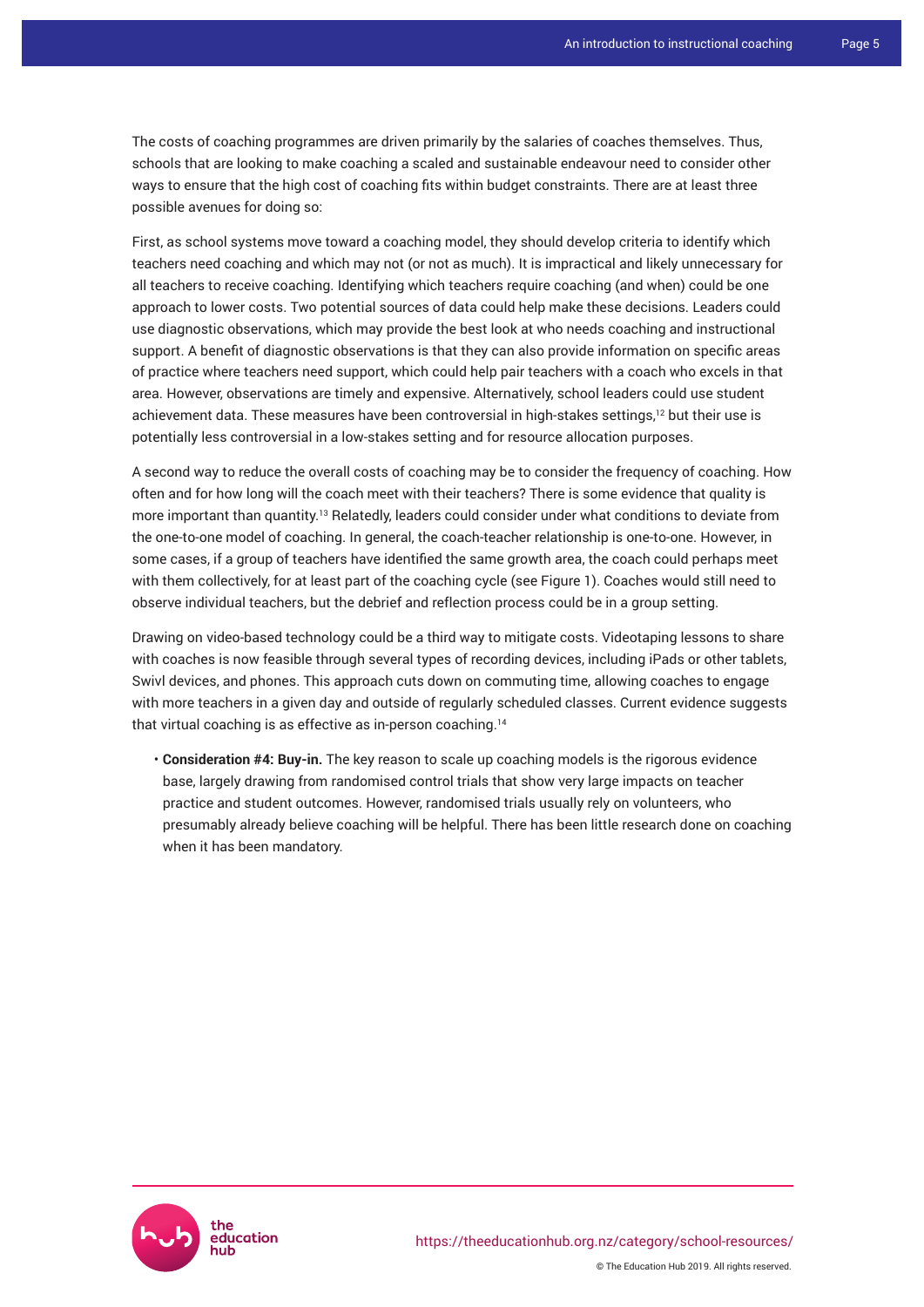### **Scaling up coaching through a state-wide mandate**

'Just Read, Florida!' was a statewide initiative that began in 2001 aimed at getting all students to read at or above grade level by 2012. One key component of this effort was the allocation of funds to districts to hire literacy coaches. Researchers studied the efficacy of this programme over the course of four school years, during which time more than 2,300 reading coaches worked with teachers across the state.17 Because the programme was part of a statewide initiative, teachers did not decide whether or not to take part; that largely was determined for them by district and school leaders.

Compared to most other coaching programmes, the findings in Florida were quite modest. Effects on reading achievement were statistically significant in only two out of the four years. Across all years, average effect sizes were extremely small, between 0.01 and 0.03 standard deviation (comparatively, average effects of teacher coaching are roughly 0.18 standard deviation). It is not possible to determine whether these results are due to the mandatory nature of the programme, the challenge of staffing such a large corps of coaches, or other factors. However, this study points to the challenges of building effective coaching programmes at scale for all teachers, including some who may not be interested in actively participating in coaching.

Thus, leaders should carefully consider whether or not to make coaching mandatory. Leaders may start first by seeking to build a culture of continuous improvement, whereby teachers are open to identifying their own strengths and weaknesses as teachers and want to engage in the hard work of improving their practice. At a minimum, leaders need to make clear that evaluation and coaching serve different purposes (and so, also require having different staff lead these efforts). School leaders also will need to put in the hard work of gaining teacher buy-in and fostering a culture of continuous improvement.

Introducing a formal career ladder (from teacher to coach) may be one way to do so. That is, by embedding coaching with school systems, not only do teachers have an opportunity to improve their practice but also have an opportunity for increased job responsibilities (and possibly increased pay) if they too become a coach to other teachers. There likely are other ways to build buy-in, which schools and leaders should consider based on the culture of their own contexts.

### **Endnotes**

1 Goldring, R., Gray, L., Bitterman, A., & Broughman, S. (2013). Characteristics of public and private elementary and secondary school teachers in the United States. Washington, DC: National Center for Education Statistics.

2 Farkas, S., Johnson, J., & Duffett, A. (2003). Stand by me: What teachers really think about unions, merit pay, and other professional matters. New York, NY: Public Agenda.

<sup>3</sup> Reviews of teacher professional development show that most programmes fail to improve teacher knowledge, teacher practice, or student achievement. For one review, see: Yoon, K. S., Duncan, T., Lee, S. W. Y., Scarloss, B., & Shapley, K. L. (2007). Reviewing the evidence on how teacher professional development affects student achievement. Issues & Answers. REL 2007-No. 033. Regional Educational Laboratory Southwest (NJ1).

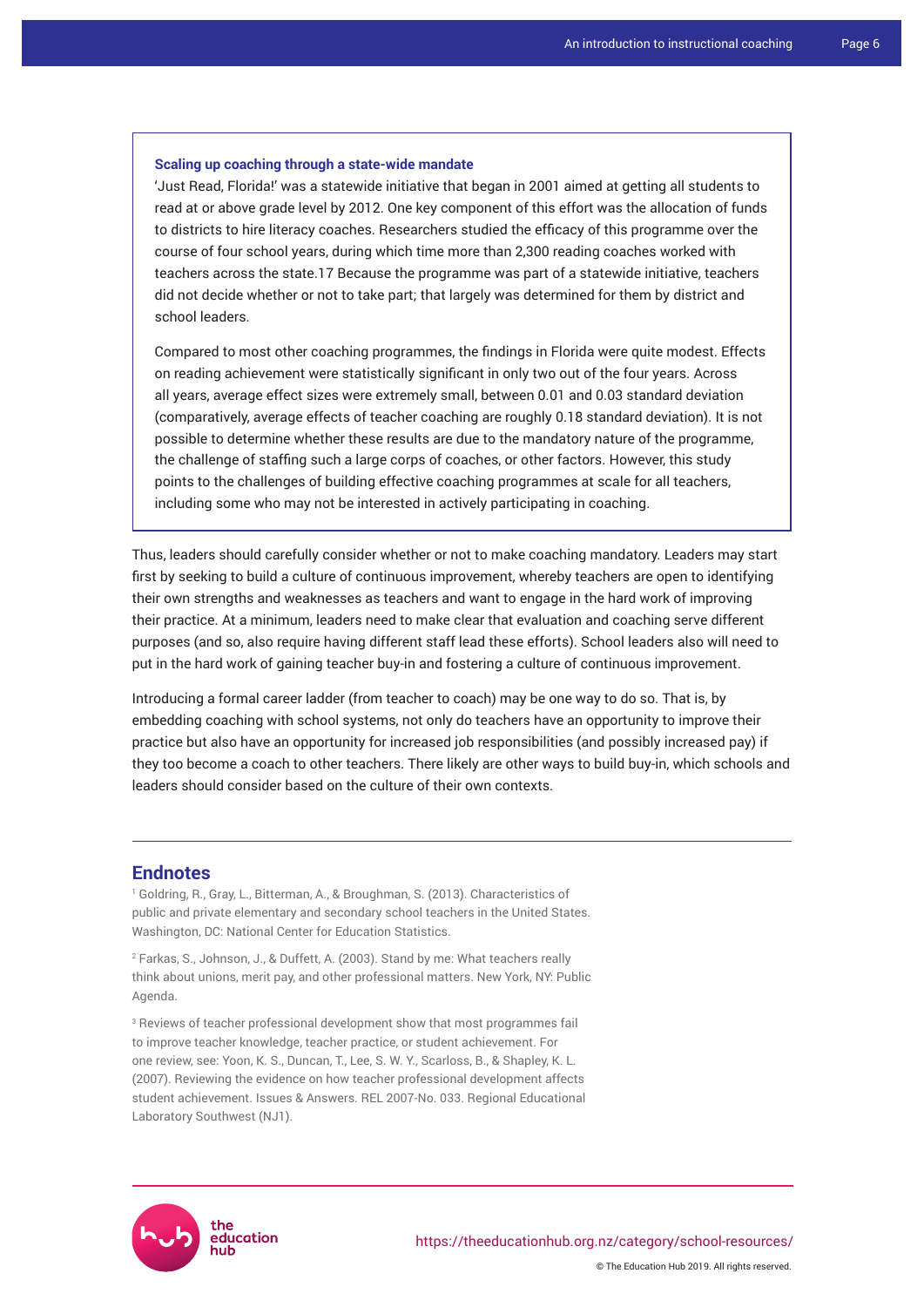4 Professional Development Advisory Group. (2014). Report of the professional learning and development advisory group. Retrieved from: [http://www.education.](http://www.education.govt.nz/assets/Documents/Ministry/Initiatives/PLDAdvisoryGroupReport.pdf) [govt.nz/assets/Documents/Ministry/Initiatives/PLDAdvisoryGroupReport.pdf](http://www.education.govt.nz/assets/Documents/Ministry/Initiatives/PLDAdvisoryGroupReport.pdf)

5 More recently, Kraft, Blazar, and Hogan (2018) conducted a meta-analysis of the causal evidence of teacher coaching programmes specifically (a subset of professional development programmes), and found average effects on teachers' instructional practice of roughly 0.5 SD and on student achievement of roughly 0.2 SD. Of the 60 studies included in the analyses, 56 were randomized control trials. Kraft, M. A., Blazar, D., & Hogan, D. (2018). The effect of teacher coaching on instruction and achievement: A meta-analysis of the causal evidence. Review of Educational Research, 88(4), 547-588.

6 Fryer (2017) conducted meta-analyses of 196 educational experiments conducted in developed countries, and found the largest effects of one-onone, high-dosage tutoring for students of between 0.2 and 0.4 SD in math and reading achievement. Fryer found smaller average effects of teacher professional development; that study did not disaggregate findings specifically for teacher coaching programmes. Fryer Jr, R. G. (2017). The production of human capital in developed countries: Evidence from 196 randomized field experiments. In Handbook of economic field experiments (Vol. 2, pp. 95-322). North-Holland. These effects are equivalent to or greater than a year of learning for upper-elementary and middle school students. Hill, C. J., Bloom, H. S., Black, A. R., & Lipsey, M. W. (2008). Empirical benchmarks for interpreting effect sizes in research. Child Development Perspectives, 2(3), 172-177.

7 Overall, fewer studies have evaluated the efficacy of math- and science-based coaching programmes. Kraft et al. (2018) identified two studies focused on math, and three focused on science. Some of these programmes found positive effects. However, a recent experimental evaluation of a coaching programme focused on conceptually based mathematics instruction found null effects on student achievement. Kraft, M. A., & Hill, H. C. (2019). Developing Ambitious Mathematics Instruction through Web-Based Coaching: A Randomized Field Trial. EdWorkingPaper No. 19-119. Annenberg Institute for School Reform at Brown University.

8 Blazar and Kraft (2020) experimentally evaluated a teacher coaching programme in New Orleans, and found large differences in effectiveness across cohorts. Exploratory analyses suggest that a likely factor for these differences was turnover of coaches across cohorts. Blazar, D., & Kraft, M. A. (2019). Balancing rigor, replication, and relevance: A case for multiple-cohort, longitudinal experiments. AERA Open, 5(3), 2332858419876252. To our knowledge, this is the only study to estimate coach effects. However, the findings are consistent with the teacher effectiveness literature, showing that personnel is the key driver of desired outcomes.

9 For a discussion of the theoretical grounding of teacher coaching, see: Joyce, B. R., & Showers, B. (1981). Transfer of training: The contribution of "coaching". Journal of Education, 163, 163–172. Joyce, B. R., & Showers, B. (1982). The coaching of teaching. Educational Leadership, 40(1), 4–10. For more recent discussion of the dimensions of coach effectiveness, see: Kraft, M. A., & Blazar, D. (2018). Taking teacher coaching to scale: Can personalized training become standard practice?. Education Next, 18(4), 68-75.

<sup>10</sup> Carter, A., Blackman, A., & Hay, R. (2016). What makes a coach effective? Institute for Employment Studies.

Grant, A. M. (2014). Autonomy support, relationship satisfaction and goal focus in the coach–coachee relationship: Which best predicts coaching success? Coaching: An International Journal of Theory, Research and Practice, 7(1), 18–38.